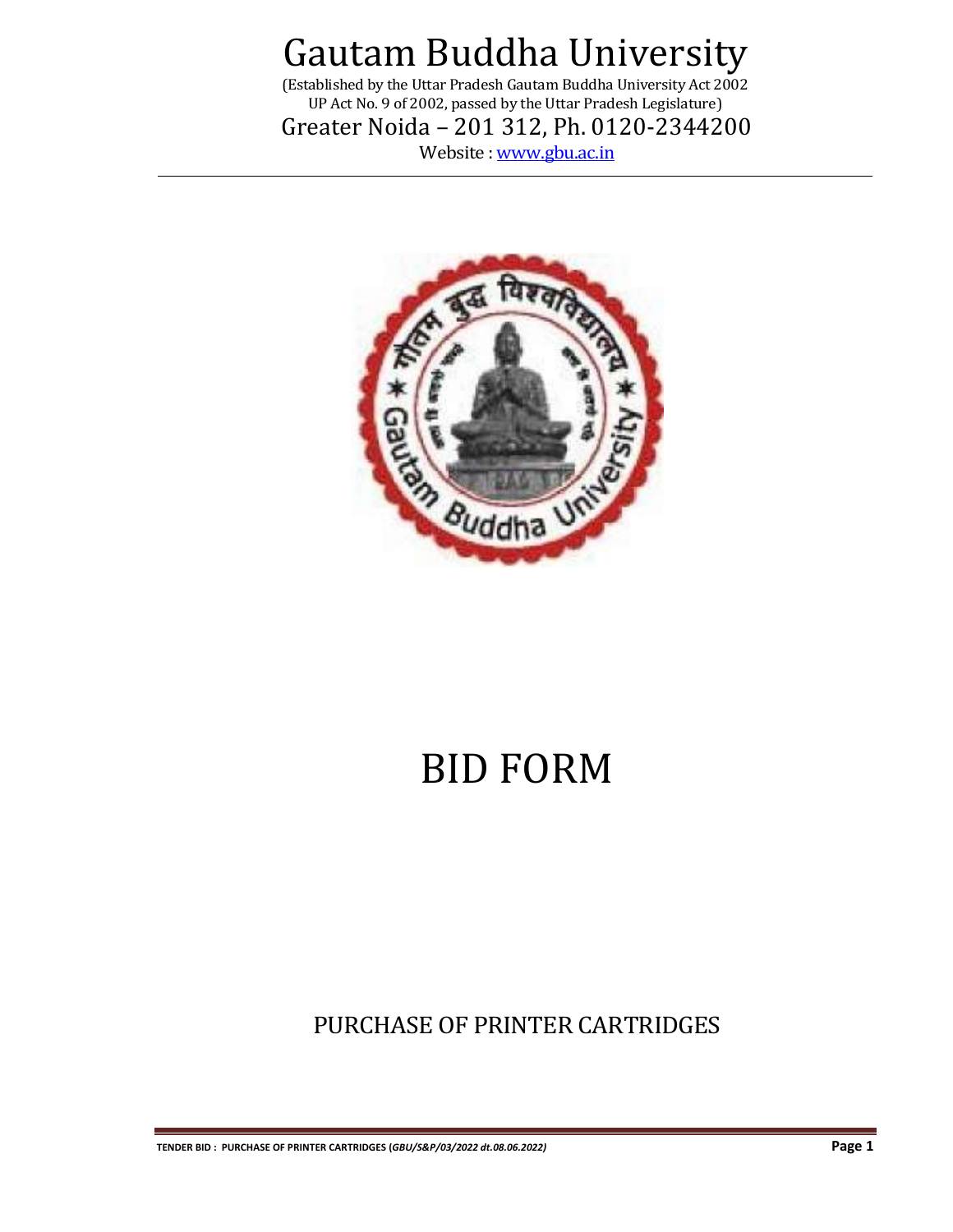(Established by the Uttar Pradesh Gautam Buddha University Act 2002 UP Act No. 9 of 2002, passed by the Uttar Pradesh Legislature)

### Greater Noida – 201 312, Ph. 0120-2344200

Website [: www.gbu.ac.in](http://www.gbu.ac.in/)

| <b>Tender</b>                                             | <b>PURCHASE OF PRINTER CARTRIDGES</b>                                                                                     |  |  |
|-----------------------------------------------------------|---------------------------------------------------------------------------------------------------------------------------|--|--|
|                                                           |                                                                                                                           |  |  |
|                                                           |                                                                                                                           |  |  |
| <b>Opening Date of Bid</b>                                | 10.06.2022                                                                                                                |  |  |
|                                                           |                                                                                                                           |  |  |
| Last date & Time of Bid                                   | 23.06.2022 upto 3.30 p.m.                                                                                                 |  |  |
| <b>Submission</b>                                         |                                                                                                                           |  |  |
|                                                           |                                                                                                                           |  |  |
| <b>Technical Bid Opening</b><br>Date, Time & Place        | 23.06.2022 at 04.00 p.m.                                                                                                  |  |  |
|                                                           | Venue : Conference Room of the Registrar Office, 1st Floor,                                                               |  |  |
|                                                           | Administrative Building, G.B.U., Gr. Noida.                                                                               |  |  |
|                                                           | (Bidder/authorized representative of bidders may attend the                                                               |  |  |
|                                                           | bid opening proceedings on the above mentioned day and                                                                    |  |  |
|                                                           | time).                                                                                                                    |  |  |
|                                                           |                                                                                                                           |  |  |
| <b>Estimated Cost</b>                                     | Rs.1,40,023.00 (Rupees One Lakh Forty Thousand Twenty                                                                     |  |  |
|                                                           | Three Only)                                                                                                               |  |  |
| <b>Time of Completion</b>                                 | <b>Two Weeks</b>                                                                                                          |  |  |
| <b>Earnest Money Deposit</b>                              | Rs.3,000.00 (Rupees Three Thousand only)- (Refundable)                                                                    |  |  |
|                                                           |                                                                                                                           |  |  |
| <b>Tender Fee</b>                                         | Rs. $1000.00 + @18\% GST = Rs.1180/$ - (Rupees One Thousand<br>One Hundred Eighty only - incl. of GST) - (Non-refundable) |  |  |
|                                                           |                                                                                                                           |  |  |
|                                                           |                                                                                                                           |  |  |
| <b>Bid System</b>                                         | Two Tier: 1) Technical Bid<br>2) Financial Bid                                                                            |  |  |
|                                                           |                                                                                                                           |  |  |
| <b>Bank Account Detail</b><br>for                         | Punjab National Bank, Gautam Buddha University,                                                                           |  |  |
| submission of Tender Fee                                  | Greater Noida (U.P.)                                                                                                      |  |  |
| and Earnest Money Deposit<br><b>NEFT/RTGS</b><br>(through | A/C No. 6660000100000681, IFSC Code:: PUNB0666000                                                                         |  |  |
| only)                                                     |                                                                                                                           |  |  |
|                                                           |                                                                                                                           |  |  |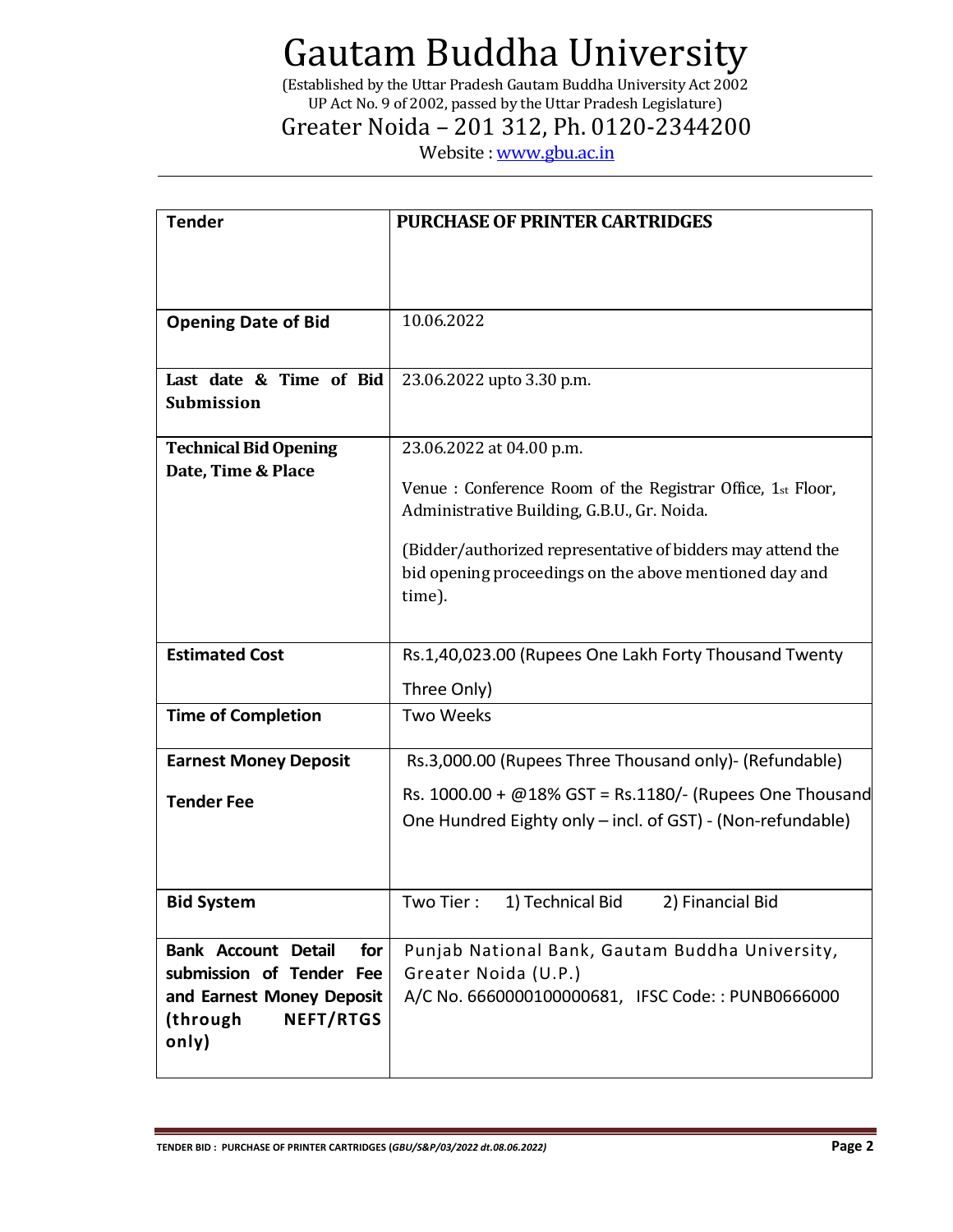(Established by the Uttar Pradesh Gautam Buddha University Act 2002 UP Act No. 9 of 2002, passed by the Uttar Pradesh Legislature)

Greater Noida – 201 312, Ph. 0120-2344200

Website [: www.gbu.ac.in](http://www.gbu.ac.in/)

#### **CHECK LIST**

#### **(Please mark number on each page submitted for the support of bid)**

**Total BID Pages : …………….**

| Sr. No.                 | <b>Document Name</b>                                                                                                                                                                                                                                                                                                                                                                                                      |  |  |
|-------------------------|---------------------------------------------------------------------------------------------------------------------------------------------------------------------------------------------------------------------------------------------------------------------------------------------------------------------------------------------------------------------------------------------------------------------------|--|--|
| $\mathbf{1}$            | Tender fee through NEFT/RTGS only in prescribed account of Gautam<br>Buddha University of Amount Rs.1000.00 + @18% GST= Rs.1180/-<br>(Rupees One Thousand One Hundred Eighty Only-incl. of GST) as per<br>terms and conditions scan copy in online                                                                                                                                                                        |  |  |
| $\overline{2}$          | Earnest Money through NEFT/RTGS only in prescribed account of<br>Gautam Buddha University of Amount Rs.3,000.00 (Rupees Three<br>Thousand only) as per terms and conditions scan copy in online                                                                                                                                                                                                                           |  |  |
| $\overline{\mathbf{3}}$ | Duly filled up bidder's Performa (page no. 3,4, & 5) appended with the<br>tender                                                                                                                                                                                                                                                                                                                                          |  |  |
| $\overline{\mathbf{4}}$ | Detail of the similar type of items supplied / installed / maintained<br>during three years out of last four financial years at IITs, NIT's or Central<br>/ State Universities / Organization / any Academic Institute of National<br>Repute / Reputed private organizations etc.                                                                                                                                         |  |  |
| 5                       | Audited balance sheet counter signed by C.A. for three years out of last<br>four financial years clearly indicating turnover and T.D.S. along with<br>Form 3CB and 3CD                                                                                                                                                                                                                                                    |  |  |
| 6                       | PAN registration certificate copy                                                                                                                                                                                                                                                                                                                                                                                         |  |  |
| $\overline{\mathbf{z}}$ | GST/IGST registration certificate copy                                                                                                                                                                                                                                                                                                                                                                                    |  |  |
| 8                       | Certificate of Sole Manufacturer of the items or the authorized<br>agent/representative of the OEM                                                                                                                                                                                                                                                                                                                        |  |  |
| 9                       | The vendor shall submit an affidavit (duly notarized) on Rs.10/- stamp<br>paper as per below format :<br>proprietor/partner(s) is/are not blacklisted/de-registered/debarred<br>any Government department/Public Sector Undertaking,<br>by<br>Universities, Institution and College or any other repute organization<br>for which we have executed/undertaken the works/services during<br>the last four financial years" |  |  |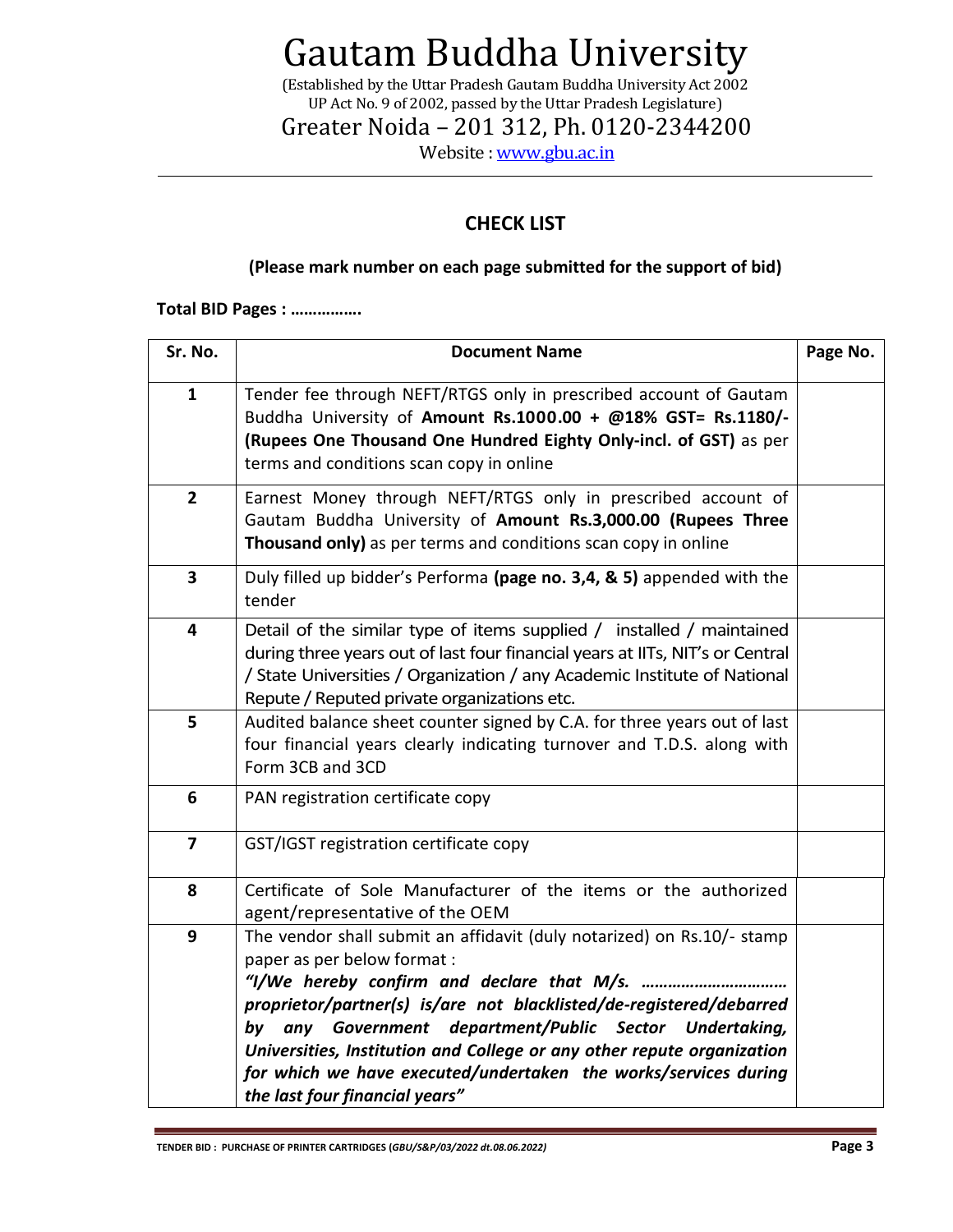(Established by the Uttar Pradesh Gautam Buddha University Act 2002 UP Act No. 9 of 2002, passed by the Uttar Pradesh Legislature)

Greater Noida – 201 312, Ph. 0120-2344200

Website [: www.gbu.ac.in](http://www.gbu.ac.in/)

### **"BIDDER'S PROFORMA"**

| Turnover in the last three financial years (Figures<br>should be in <b>Indian Rupees in Lakhs</b> ; please<br>attach the certified copies of balance sheet with |                                                                                       | 2018-19                                                                                                                                        | 2019-20                                                                                                                                                                                                                                                                     | 2020-21                                                                                                                                                                                                                                                                                                                                                                                           |
|-----------------------------------------------------------------------------------------------------------------------------------------------------------------|---------------------------------------------------------------------------------------|------------------------------------------------------------------------------------------------------------------------------------------------|-----------------------------------------------------------------------------------------------------------------------------------------------------------------------------------------------------------------------------------------------------------------------------|---------------------------------------------------------------------------------------------------------------------------------------------------------------------------------------------------------------------------------------------------------------------------------------------------------------------------------------------------------------------------------------------------|
|                                                                                                                                                                 |                                                                                       |                                                                                                                                                |                                                                                                                                                                                                                                                                             |                                                                                                                                                                                                                                                                                                                                                                                                   |
|                                                                                                                                                                 |                                                                                       |                                                                                                                                                |                                                                                                                                                                                                                                                                             |                                                                                                                                                                                                                                                                                                                                                                                                   |
|                                                                                                                                                                 |                                                                                       |                                                                                                                                                |                                                                                                                                                                                                                                                                             |                                                                                                                                                                                                                                                                                                                                                                                                   |
| Amount of<br>work done<br>(lakh Rs.)                                                                                                                            | Year                                                                                  |                                                                                                                                                |                                                                                                                                                                                                                                                                             |                                                                                                                                                                                                                                                                                                                                                                                                   |
|                                                                                                                                                                 |                                                                                       |                                                                                                                                                |                                                                                                                                                                                                                                                                             |                                                                                                                                                                                                                                                                                                                                                                                                   |
|                                                                                                                                                                 | Name of the Organization<br>PAN registration Number<br>GST / IGST registration Number | Ltd. / Private Ltd. / Partnership / Proprietorship<br>numbers, and email address of the nearest office<br>financial statement of year 2017-18. | Pl. mentioned whether a Government Company / Public<br>Specify the number of years in this line of activity by the<br>Provide the postal address, telephone & fax<br>trading, profit & loss account). If the figures for<br>2020-21 are not available then they may furnish | Detail of the similar type of items supplied / installed / maintained during three years out of<br>last four financial years at IITs, NIT's or Central / State Universities / Organization / any<br>Academic Institute of National Repute / Reputed private organizations etc.<br>(enclose three purchase order/supply order out of last four financial years<br>Name & Contact No. of the client |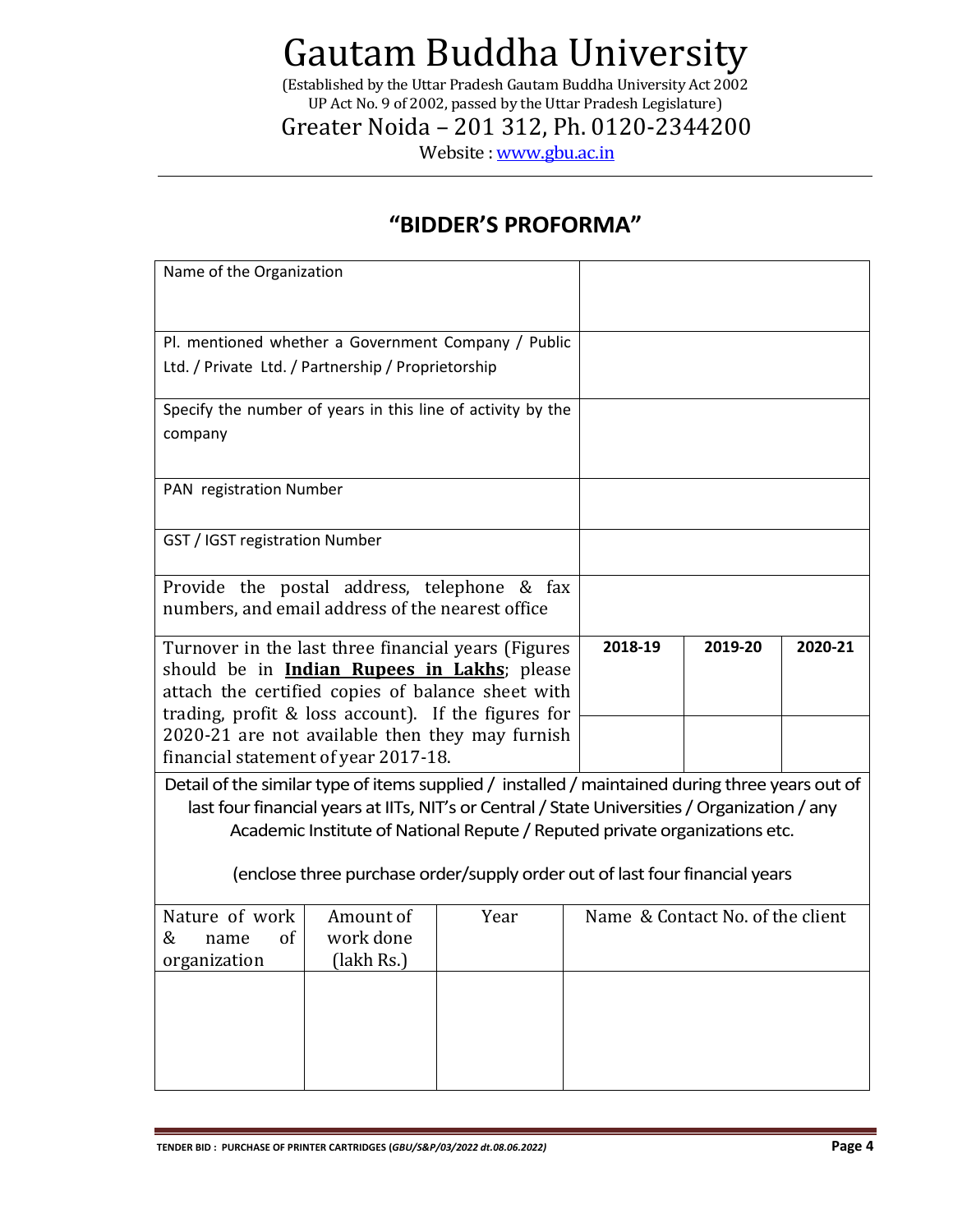(Established by the Uttar Pradesh Gautam Buddha University Act 2002 UP Act No. 9 of 2002, passed by the Uttar Pradesh Legislature)

Greater Noida – 201 312, Ph. 0120-2344200

Website [: www.gbu.ac.in](http://www.gbu.ac.in/)

| Whether your firm has been blacklisted by any               | (Yes / No) |
|-------------------------------------------------------------|------------|
| Government Organization including Universities,             |            |
| Institutions and Colleges during last four financial years. |            |

#### **DECLARATION**

I/We hereby declare that the information given in the technical bid by the undersigned is correct and fulfill all conditions as published in the tender document.

#### **ACCEPTANCE**

I/We accept the above terms and conditions and shall comply with them strictly.

#### (SIGNATURE OF THE BIDDER)

|  | <b>WITH SFAL</b> |
|--|------------------|
|  |                  |
|  |                  |
|  |                  |

Tel./Mobile No.: …...................................................................................

Email ID : ……………………………………………………………………….

#### **BANK DETAILS OF VENDORS, in case of refund of EMD**

Bank A/c Name : ……………………………………………………

Bank Name : ……………………………………………………

Bank Account No. : ……………………………….……………..

IFSC Code : …………………………………………………………..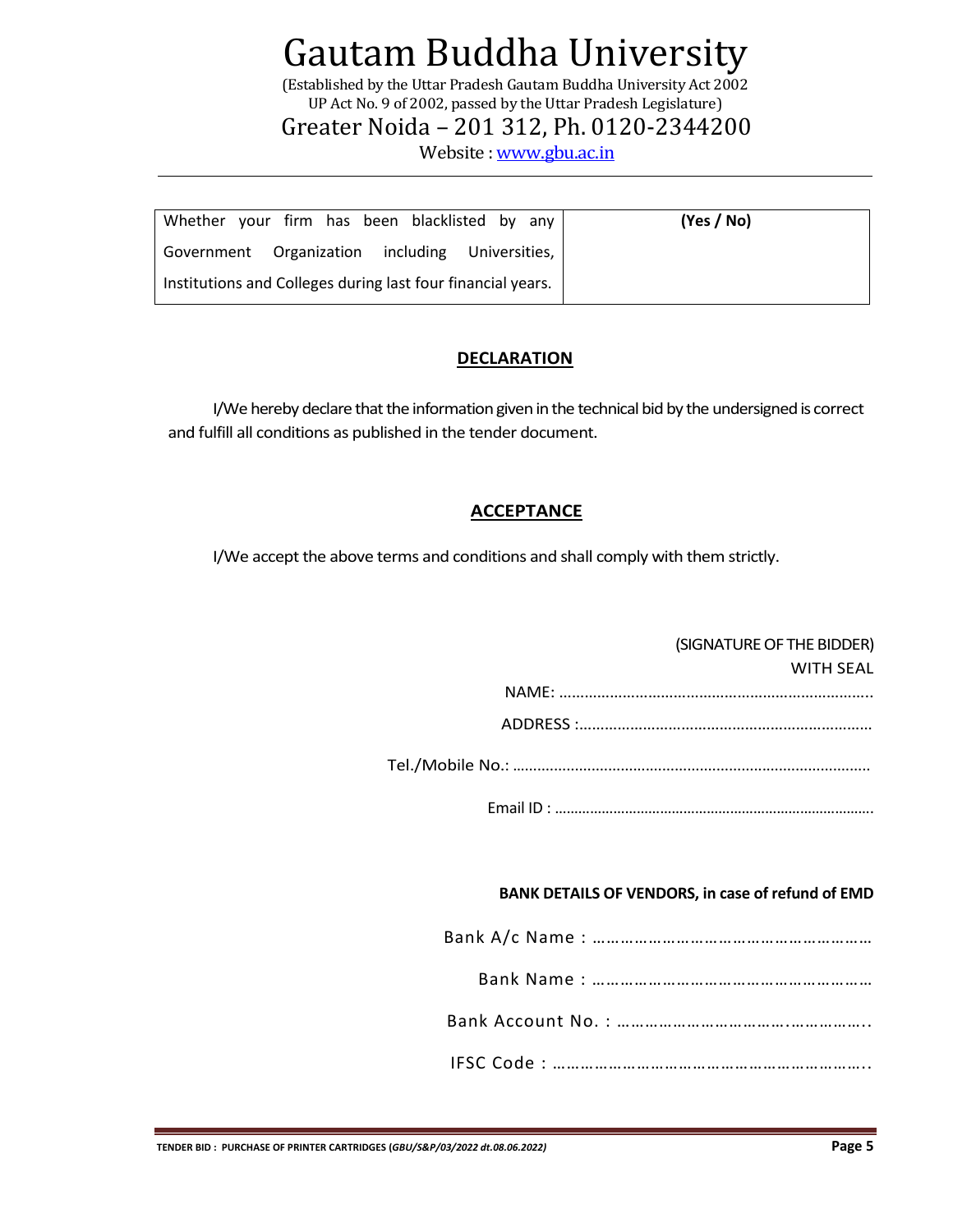(Established by the Uttar Pradesh Gautam Buddha University Act 2002 UP Act No. 9 of 2002, passed by the Uttar Pradesh Legislature)

Greater Noida – 201 312, Ph. 0120-2344200

Website [: www.gbu.ac.in](http://www.gbu.ac.in/)

### **TECHNICAL SPECIFICATIONS OF REQUIRED ITEMS**

| Sr. No. | <b>Model Number</b>                                                                                | Qty.    |
|---------|----------------------------------------------------------------------------------------------------|---------|
| 01      | HP Laserjet 88A Cartridge, CC388AC                                                                 | 30      |
| 02.     | HP Laserjet 12A Cartridge, Q2612AC                                                                 | 10      |
| 03.     | HP Laserjet 05A Cartridge, CE505AC                                                                 | 02      |
| 04.     | HP Laserjet 215A<br><b>Black W2310A</b><br>Cyan $W2311A$<br><b>Yellow W2312A</b><br>Magenta W2313A | 02 each |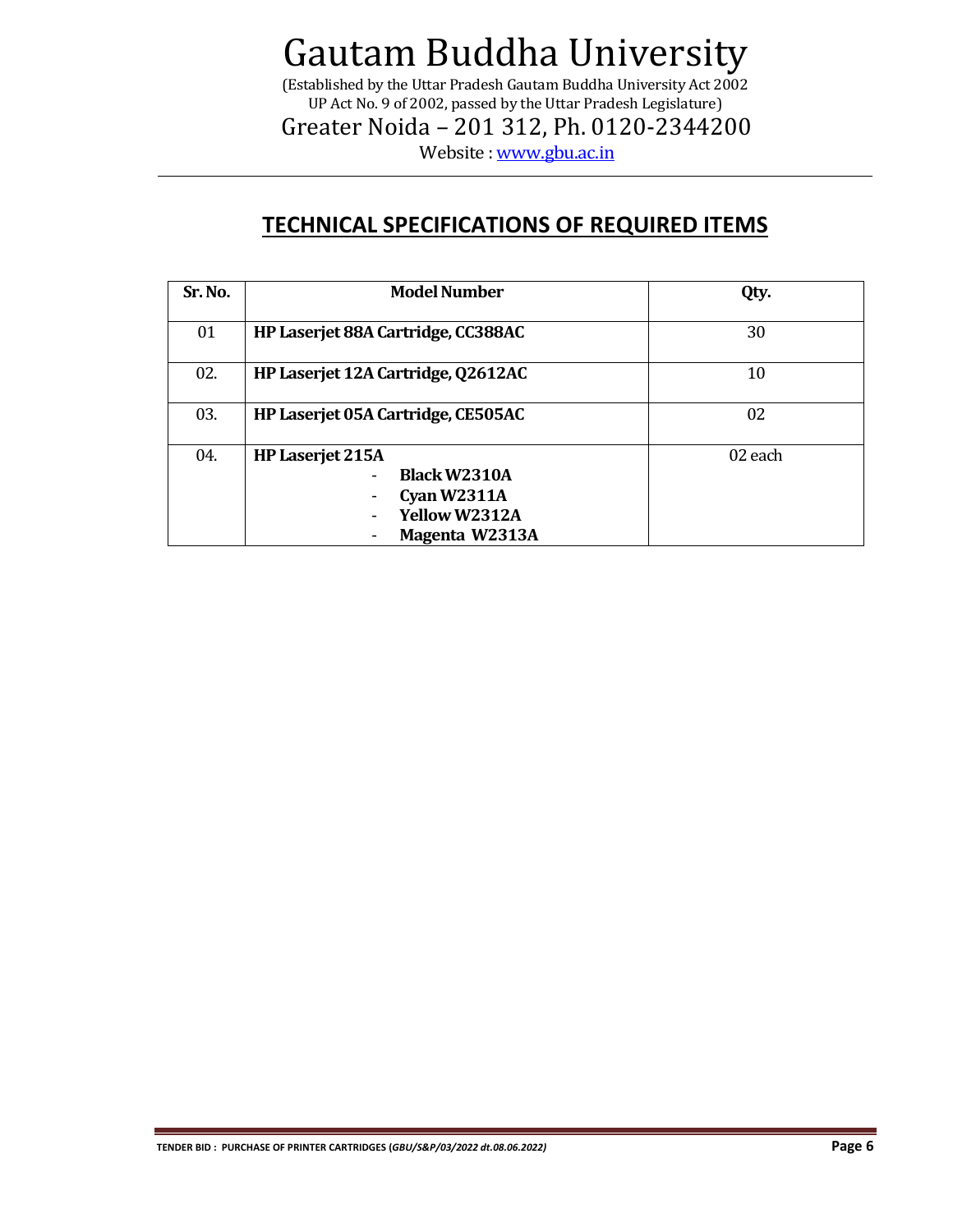(Established by the Uttar Pradesh Gautam Buddha University Act 2002 UP Act No. 9 of 2002, passed by the Uttar Pradesh Legislature)

Greater Noida – 201 312, Ph. 0120-2344200

Website [: www.gbu.ac.in](http://www.gbu.ac.in/)

### **GENERAL TERMS AND CONDITIONS**

- 1. Detailed information about the items, specifications are available in tender document which can be downloaded from the University websit[e www.gbu.ac.in.](http://www.gbu.ac.in/)
- 2. Offer should be submitted in two parts, in two separate envelops; 1**) Technical Bid** and **2) Financial Bid**. These two envelops shall be sealed in a common cover and addressed/sent to "**The Registrar, Gautam Buddha University, Greater Noida, Gautam Budh Nagar -201312 (U.P.**)" super scribing "**Tender against Tender Advt. GBU/S&P/3/2022 dated 08.06.2022, Name of work : PURCHASE OF PRINTER CARTRIDGES**" so as to reach us on or before last day of submission.
- 3. The Technical Bid and Financial Bid should be duly filled up.
- 4. The technical bid of the bidders will be opened first and the financial bid will be opened only of technically qualified.
- 5. List of Documents to be submitted by tenderer to qualify the Eligibility Criteria :

#### **A. TECHNICAL BID**

- i. The tenderer shall have to pay tender document fee of **Rs. 1000.00 + @18% GST = Rs.1180/- (Rupees One Thousand One Hundred Eighty only – incl. of GST)** through NEFT/RTGS only payable in favour of Gautam Buddha University in the A/C No 6660000100000681, IFSC Code: PUNB0666000, Punjab National Bank, Gautam Buddha University, Greater Noida. The copy of NEFT/RTGS with transaction ID must be enclosed along with the bid. This tender document fee will be non-refundable. Bid without tender fee in the prescribe form will not be accepted.
- ii. The tenderer shall have to furnish, as part of its bid, a bid security/EMD of **Rs.3,000.00 (Rupees Three Thousand Only)** through NEFT/RTGS only in favour of Gautam Buddha University in the A/C No. 6660000100000681, IFSC Code: : PUNB0666000, Punjab National Bank, Gautam Buddha University, Greater Noida. The copy of NEFT/RTGS with transaction ID must be enclosed along with the bid.
- iii. Duly filled up bidder's proforma (page no. 3, 4, & 5) appended with the tender.
- iv. Proof of works of three years done during the last four financial years should be submitted.
- v. Audited balance sheet counter signed by C.A. for last three financial years clearly indicating turnover and T.D.S. alongwith Form 3CB AND 3CD.
- vi. PAN Certificate of the individual/Company/Firm.
- vii. The tenderer should submit the G.S.T. /I.G.S.T registration certificate.
- viii. The bidder must be either sole Manufacturer of the items or the authorized agent/representative of the OEM. In the case of agent/representative, certified copy of the agency/authorization issued by the OEM should be enclosed with the tender.
- ix. The vendor shall submit an affidavit (duly notarized) on Rs.10/- stamp paper as per below format :

*"I/We hereby confirm and declare that M/s. …………………………… proprietor/partner(s) is/are not blacklisted/de-registered/debarred by any Government department/Public*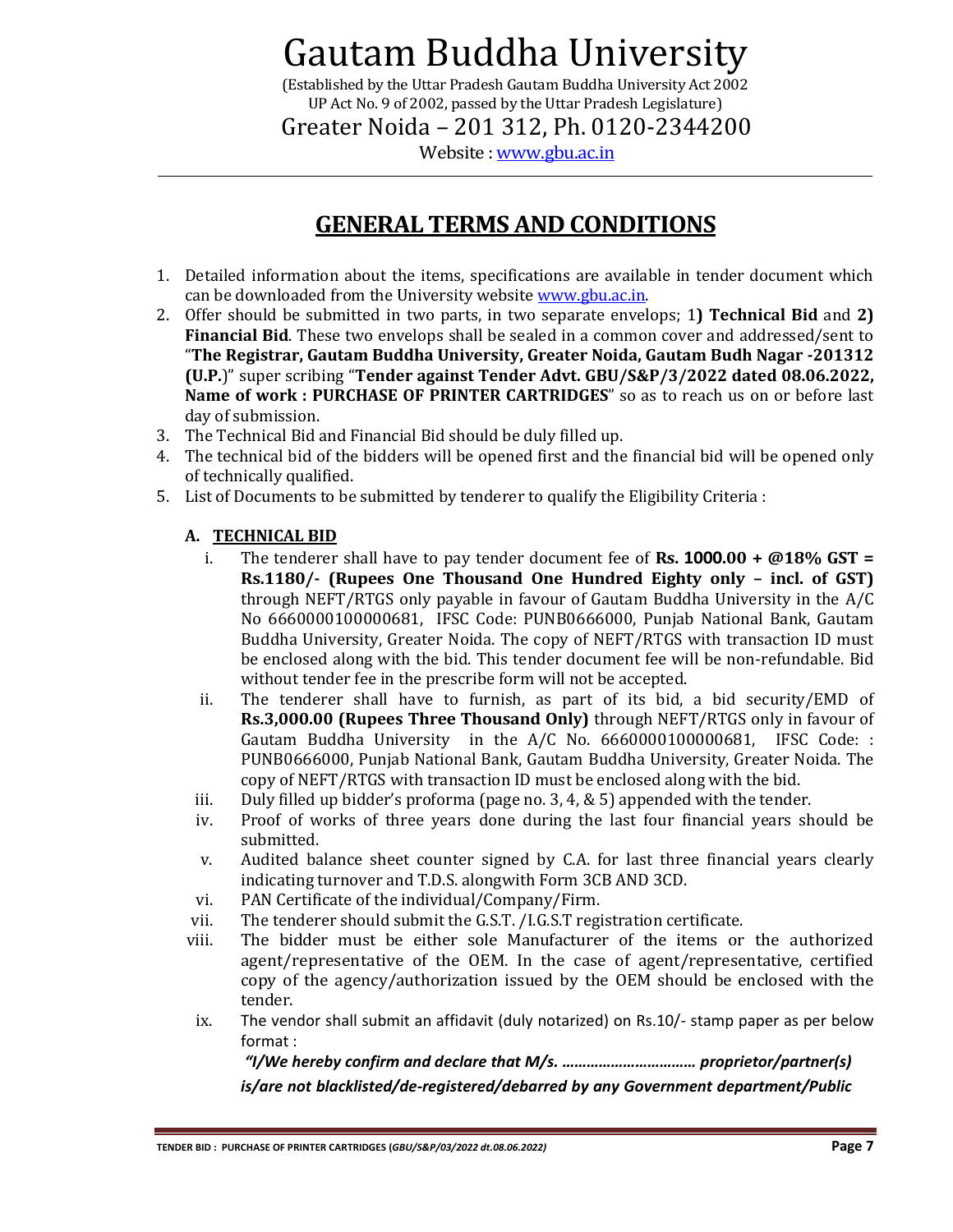(Established by the Uttar Pradesh Gautam Buddha University Act 2002 UP Act No. 9 of 2002, passed by the Uttar Pradesh Legislature)

Greater Noida – 201 312, Ph. 0120-2344200

Website [: www.gbu.ac.in](http://www.gbu.ac.in/)

*Sector Undertaking, Universities, Institution and College or any other repute organization for which we have executed/undertaken the works/services during the last four financial years"*

x. Authorized signatory should sign with rubber seal on all pages. Bids without authorized signature & seal will be rejected.

#### **B. PRICE BID**

- i. Price bid duly filled in all respects in tender. The price shall be in words and numeric numbers both.
- 6. Offer should be sent in a sealed envelope, submitted either in person or by post on which name and address of the supplier/firm shall be written. Tenders received through E-mails or FAX will not be considered.
- 7. The rate quoted should be F.O.R. Gautam Buddha University (Gautam Budh Nagar, Greater Noida, UP) in rupees inclusive of all charges e.g. packing, forwarding local taxes, railway freight, transit insurance etc. The total price should include all accessories required for final installation of the item. **Rates of imported goods should be quoted excluding custom duty, as this University is exempted from payment of custom duty (by letter of Department of Scientific and Industrial Research, Ministry of Science & Technology, GOI)**.
- 8. The technical bids will be opened on scheduled date and time in the presence of the bidders/authorized representatives of bidders. Suppliers intending to attend the tender opening should intimate in advance.
- 9. The EMD of the successful bidder will be refunded after getting the "Performance Security Deposit (i.e. 10% of PO/WO value)". The Performance Security Deposit shall be deposited in the form of FDR/Bank Guaranty only, pledged in favour of "Gautam Buddha University" and should be valid for whole contract/warranty period. The PSD will be returned only after expiry of the successful contract/warranty period. The EMD of the unsuccessful bidders will be returned to the firm(s) immediately after finalization of the tenders. No interest will be paid on EMD in any case.
- 10. Detailed specifications with the mention of make and model/Version of each item should be clearly given supported by the illustrated pamphlets wherever possible. Quotations without specified make and Model/Version and other particulars may be rejected. The accessories included in the Equipments/Instruments should also be clearly mentioned.
- 11. Losses or damage in transit will be borne by the Supplier. The supplier may, if he so desires, get the goods insured and include such charges in the tendered rate.
- 12. Offered prices should be valid for at least 180 days from the last date of receipt of tenders.
- 13. a) The items delivery time should be preferably within stipulated period mentioned in purchase order, if fails
	- b) The Penalty Clause is as under:-

Should the bidder fail to deliver the goods within stipulated period**,** the Competent Authority may, at his discretion, allow an extension in time subject to recovery from the bidder as agreed liquidated damages, and not by way of penalty, a sum equal to the percentage of the value of tender amount which the bidder has failed to supply for period of delay as stated below:-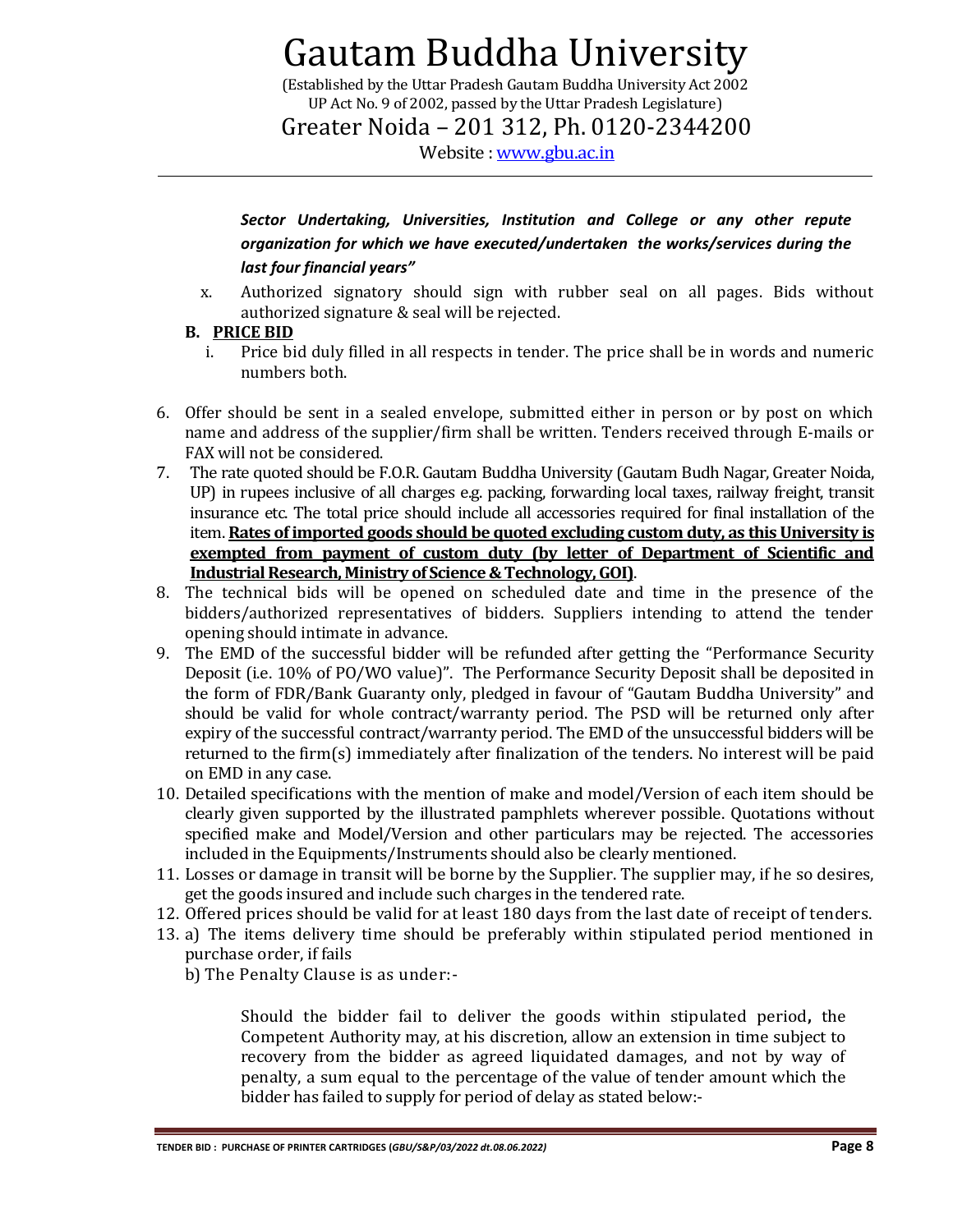(Established by the Uttar Pradesh Gautam Buddha University Act 2002 UP Act No. 9 of 2002, passed by the Uttar Pradesh Legislature)

### Greater Noida – 201 312, Ph. 0120-2344200

Website [: www.gbu.ac.in](http://www.gbu.ac.in/)

| i. Delay up to one week              | $1\%$ |
|--------------------------------------|-------|
| ii. Delay exceeding one week but not | $2\%$ |
| exceeding two weeks                  |       |
| iii. Delay exceeding two weeks but   | 5%    |
| not exceeding one month              |       |

iv. Delay exceeding one month 5% for each month and part there of subject to maximum 10%

- c) In case of failure to supply the goods within stipulated delivery period and in accordance with the specifications given in the quotations, the University shall be free to cancel the order.
- 13. Supply of the placed order in part will not be accepted.
- 14. No advance payment shall be released in any case. The payment shall be released on delivery of items in good condition, installation and putting those in satisfactory working conditions only.
- 15. No increase in price will be allowed after our purchase order(s) are placed.
- 16. Warranty certificate against all the Items/Equipment/Instruments developed defects covering warranty period, which commences from the date of installation shall be given at the time of supply of the items.
- 17. Failure to comply with all the terms and conditions mentioned herein would result in the tender being summarily rejected.
- 18. Conditional tenders will not be accepted.
- 19. GBU reserves the right to change the order quantity or split the orders among multiple vendors without assigning any reason (s) whatsoever.
- 20.GBU reserves the right to reject any or all the tenders without assigning any reasons whatsoever.
- 21.All legal proceedings, if necessity arises to the University may be any of the parties (University or Contractor/Supplier) shall have to be lodged in the courts situated at Distt. Gautam Budh Nagar and not elsewhere.

**REGISTRAR**